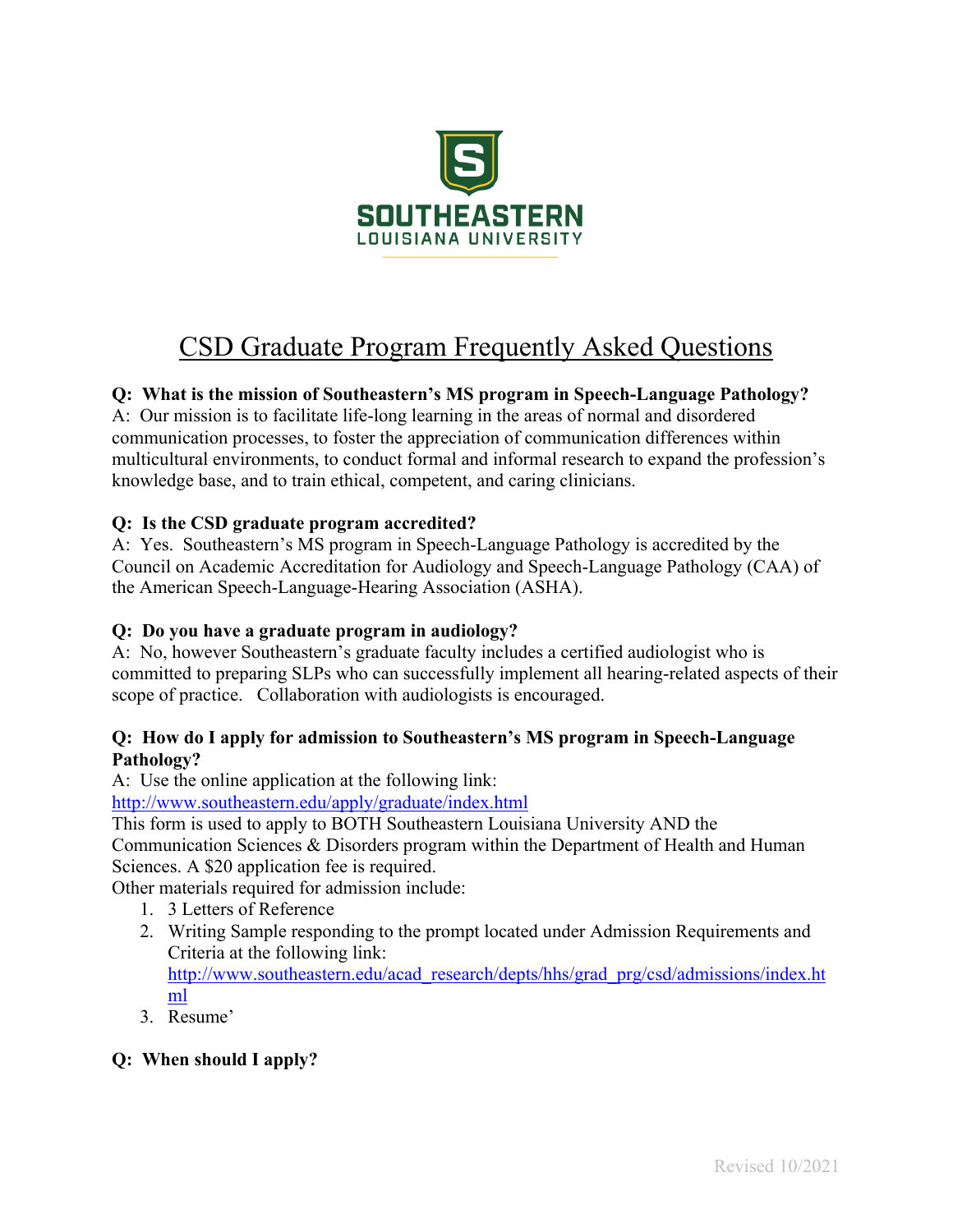A: Southeastern's MS program in Speech-Language Pathology has two application cycles per year. The **deadline** for fall admission is March 1st. The **deadline** for spring admission is October 1st.

- Students currently enrolled in undergraduate programs may apply during their final undergraduate semester.
- All materials must be **received** in our office by the deadline.

#### **Q: What are the admission requirements for Southeastern's MS program in Speech-Language Pathology?**

A: The minimum requirements for consideration are located at the following link: http://www.southeastern.edu/acad\_research/depts/hhs/grad\_prg/csd/admissions/index.html

## **Q: Where can I find the letter of reference forms?**

A: Letter of reference forms are available for download at this link: http://www.southeastern.edu/acad\_research/depts/hhs/grad\_prg/csd/admissions/index.html Please click the "Letters of Reference Forms" link under: 4. Letter of Reference

#### **Q: Does admission to the MS program in the Communication Sciences & Disorders program require an interview?**

A: No, but we will gladly meet with prospective students. To schedule a visit, contact Dr. Rebecca Parker at Rebecca.parker@selu.edu or 985-549-2214.

## **Q: How much is tuition**?

A: Learn about tuition and fees at the following link: http://www.southeastern.edu/admin/controller/tuition/index.html

## **Q: May I apply if my undergraduate degree was not in speech-language pathology?**

A: Yes, students from other degree programs are encouraged to apply. Non-background students will take a total of 8 undergraduate prerequisite courses (24 credit hours). These 8 prerequisite courses include: CSD 201, 205, 212, 213, 309, 327, 328, 415 and can be taken as a full time graduate student. You may take some of these courses prior to being accepted into the graduate program.

## **Q: How many people apply each year?**

A: During the past 3 years, approximately 180-200 individuals have applied each year. Approximately 80% of applicants meet the minimum criteria for consideration.

## **Q: How many applicants are admitted each year?**

A: Approximately 30 individuals per year are admitted to Southeastern's MS program in Speech-Language Pathology.

## **Q: How many students are in the graduate program?**

A: At any given time, there are approximately 65 graduate students in the Communication Sciences & Disorders program, at various stages of completion.

## **Q: Might I have coursework deficiencies to make up?**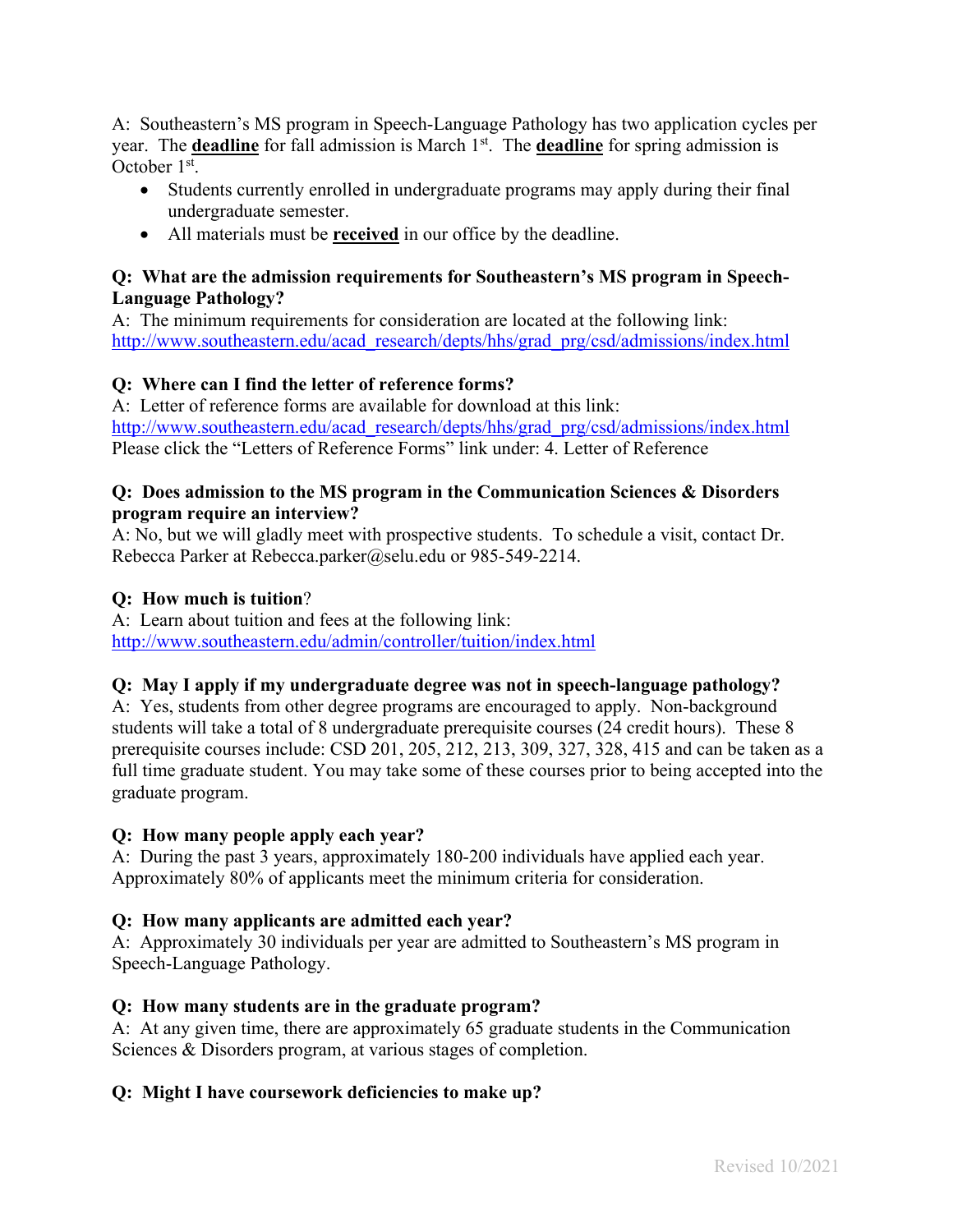A: Most students with an undergraduate degree in Communication Sciences & Disorders will have the necessary coursework. ASHA certification policy requires at least one 3-credit, undergraduate course in each of the following areas: Physical Science (Chemistry/Physics), Biological Science, Mathematics, and Social/Behavioral Science.

#### **Q: Where should I send my application materials?**

A: Applications, Fees, GRE Scores, Immunization Records, and Transcripts should be sent directly to:

 Graduate Admissions North Campus Main Building SLU Box 10752 Hammond, LA 70402 Letters of Reference, Writing Sample, and Resume should be sent directly to: Graduate Coordinator, CSD Southeastern Louisiana University SLU Box 10863 Hammond, LA 70402

#### **Q: Will you contact me if parts of my application packet are missing?**

A: It is your responsibility to ensure that all materials reach Southeastern by the deadline of your targeted admission cycle (March  $1<sup>st</sup>$  or October  $1<sup>st</sup>$  of any year). To inquire about Applications, Fees, Transcripts, GRE scores or Immunization Records, contact Ms. Erin Lauderdale in admissions at Erin.Lauderdale@selu.edu or 985-549-5619. To inquire about Letters of Reference, Writing Sample, or Resume contact Dr. Rebecca Parker, CSD Graduate Coordinator, at Rebecca.parker@selu.edu or 985-549-2214.

#### **Q: What does "Alternate Status" mean?**

A: Sometimes, due to limited openings in the program, the CSD Graduate Admissions Committee is unable to offer regular admission to all suitable applicants. If you receive notification that you have been selected as an alternate, this means that the committee would like to offer you regular admission if an opening becomes available. Alternates will be notified within 4-6 weeks of the original letter.

#### **Q: Are classes offered in the evening or during the day?**

A: Each semester, both daytime and evening classes are offered. For non-background students, undergraduate prerequisite courses are typically offered during the day only. Clinical practica take place during the day.

#### **Q: Are classes offered online?**

A: Very few classes are 100% online. Periodically, some classes may be offered in a 50% online format.

#### **Q: How long is the program?**

A: Students with a speech-language pathology background typically finish in two and one-half years including summers. Non-background students typically finish in three and one-half years including summers.